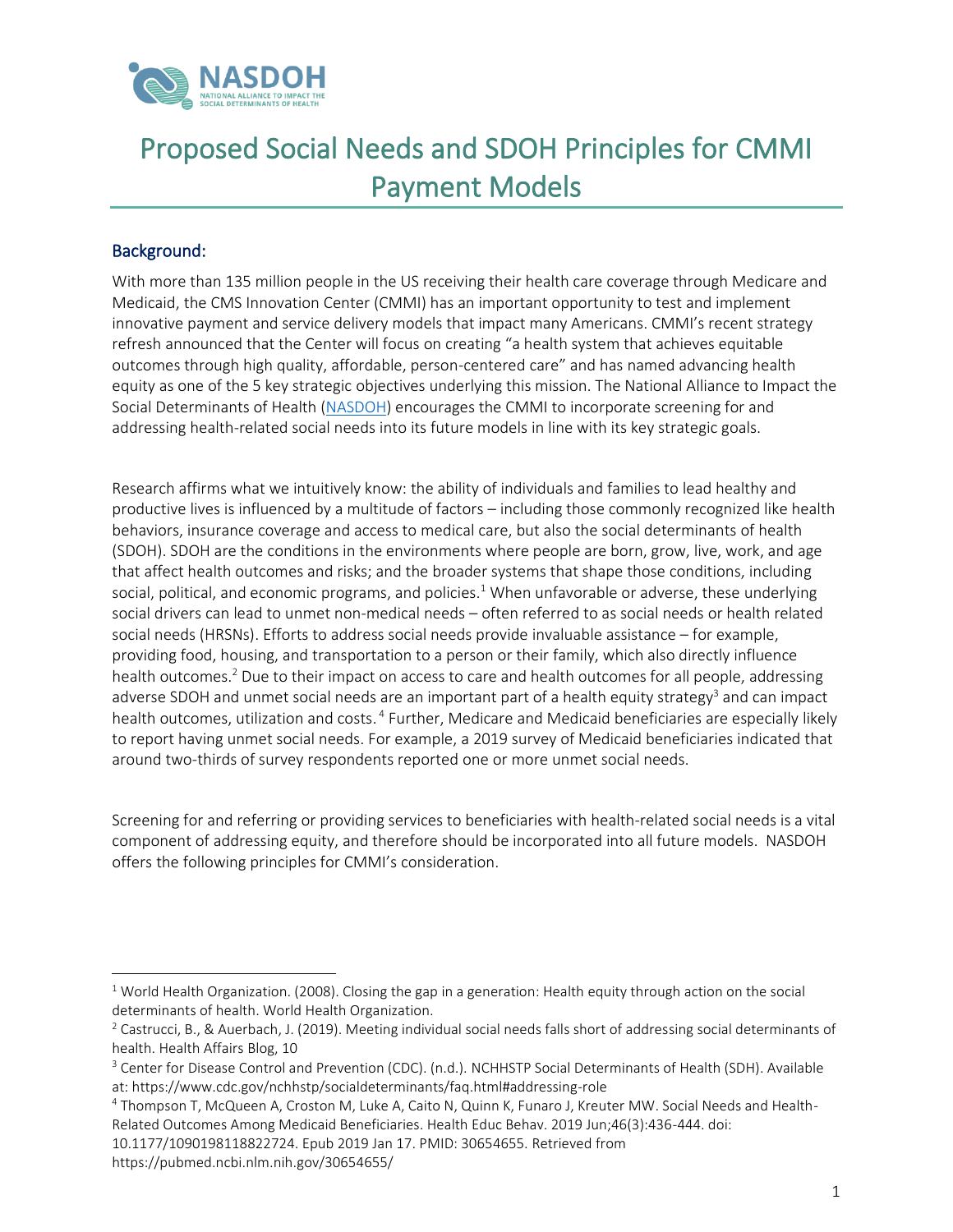

#### Proposed Principles for CMMI Payment Models

#### CMMI RECENTLY ANNOUNCED THAT ALL MODEL PARTICIPANTS WILL BE REQUIRED TO HAVE A HEALTH EQUITY PLAN. THESE PLANS SHOULD INCLUDE A FOCUS ON ASSESSING AND ADDRESSING SOCIAL NEEDS AS A NECESSARY TACTIC TO ADVANCE EQUITY.

- A focus on assessing and addressing health-related social needs is essential to achieving equity and focusing on achieving the best health outcomes.
- Model participants should discuss how social needs will be identified, how social care will be coordinated and provided, and how participants will work to understand the underlying conditions which drive social needs for their attributed populations.
- Participants should be encouraged to use a clear, accountable, closed-loop path to refer individuals to social care providers after social needs have been identified.
- CMS should allow or require participants to pay social care providers for services offered following a referral.

## ADDRESSING THE HEALTH-RELATED SOCIAL NEEDS OF INDIVIDUALS NEEDS TO BE TREATED AS AN ESSENTIAL BENEFIT TO BE PROVIDED IN ALL MODELS.

- To do so, providers need clear guidance and examples of the interventions that are allowable expenditures under program rules.
- A standardized set of common screening elements should be developed and required. Screening should link to allowable interventions; that is, beneficiaries should be asked about needs that can actually be met within program authorities or through partnerships.
- A newly defined set of "Essential Community Social Care Providers" should be established to include the organizations that deliver essential social care services that meet social needs of patients, and participants in models should be required to include such providers in their contracted or referral networks.

## MODELS SHOULD FACILITATE CROSS-SECTOR PARTNERSHIPS AND RELATED INFRASTRUCTURE, INCLUDING INTEROPERABLE SYSTEMS FOR DATA AND INFORMATION SHARING, THAT ENABLES HEALTH CARE, PUBLIC HEALTH, AND SOCIAL CARE TO WORK TOGETHER.

- Infrastructure for connectivity with social care providers, and for data sharing with public health, should be supported and incentivized in models.
- CMS can provide clarity on how these partnerships can be pursued and funded within existing frameworks (e.g., safe harbor guidance under Stark, guidance on interpreting HIPAA for sharing medical data with social services providers).

MODELS SHOULD ALLOW FOR THE FINANCIAL SUPPORT TO DEVELOP AND SUSTAIN "BACKBONE" ORGANIZATIONS THAT CAN HELP ADDRESS SOCIAL NEEDS, AND INTEGRATE PROGRAMS AND POOL FUNDING FROM FEDERAL, STATE, AND PRIVATE SOURCES FOR MAXIMUM BENEFIT

• Social service providers should be active participants in models and included as potential backbone organizations.